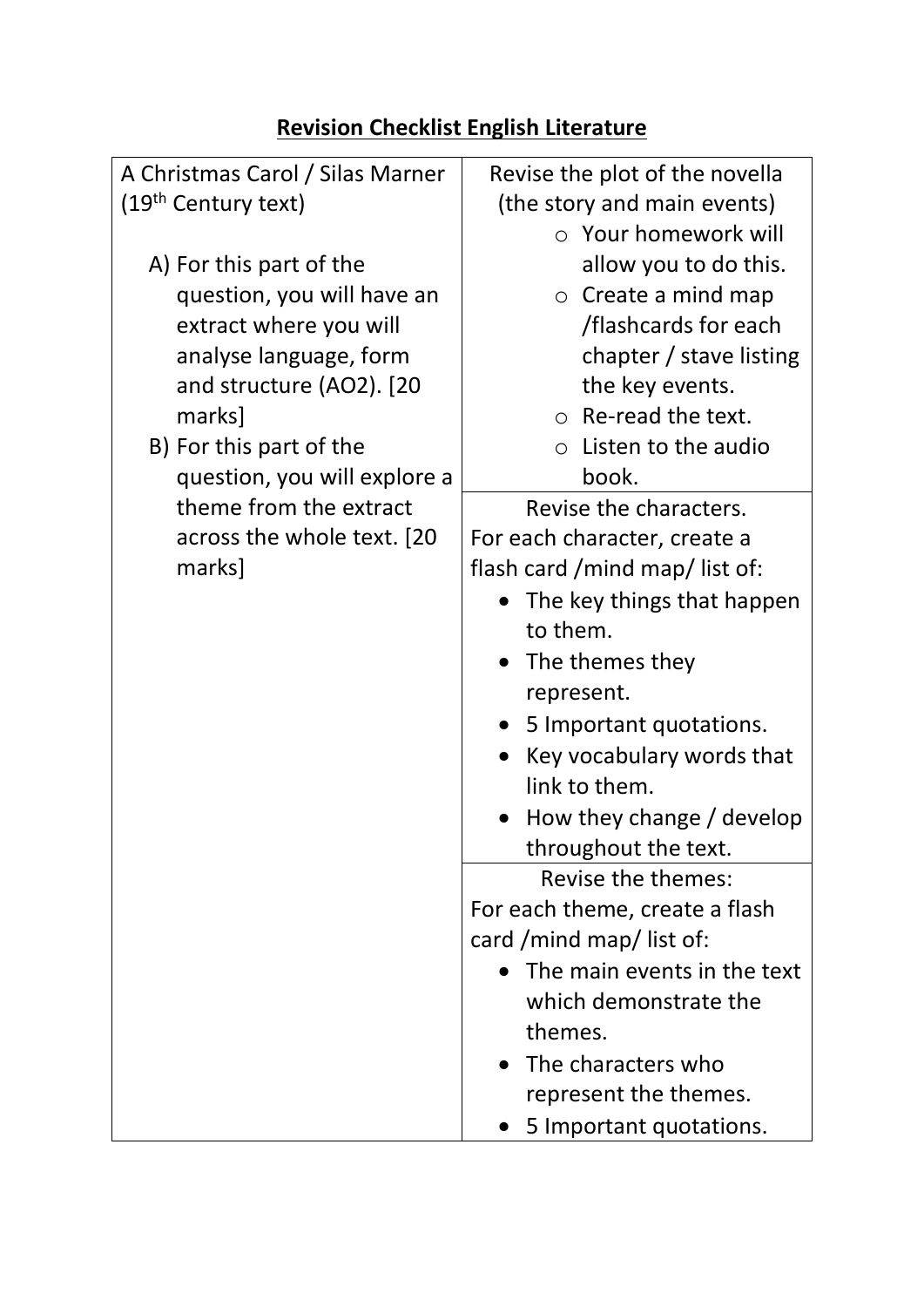| Key vocabulary words that<br>link to them. |
|--------------------------------------------|
|                                            |
| How they change / develop                  |
| throughout the text.                       |
| <b>Revising Quotations:</b>                |
| Pick out a key quotation                   |
| for each theme and                         |
| complete a quotation                       |
| squeeze.                                   |
| What does the quotation                    |
| suggest about the writer's                 |
| intentions? How does it                    |
| link to wider ideas and                    |
| themes in the text?                        |
| • Pick out a key quotation                 |
| for each character and                     |
| complete a quotation                       |
| squeeze.                                   |
| What does the quotation                    |
| suggest about the writer's                 |
| intentions? How does it                    |
| link to wider ideas and                    |
| themes within the text.                    |
| Create flashcards for your                 |
| key quotations and quiz                    |
| yourself.                                  |
|                                            |
| <b>Practise Questions:</b>                 |
|                                            |
| Using the OSA English                      |
| revision guides (which you                 |
| can find on the student                    |
| portal or teams) complete                  |
| a practise question.                       |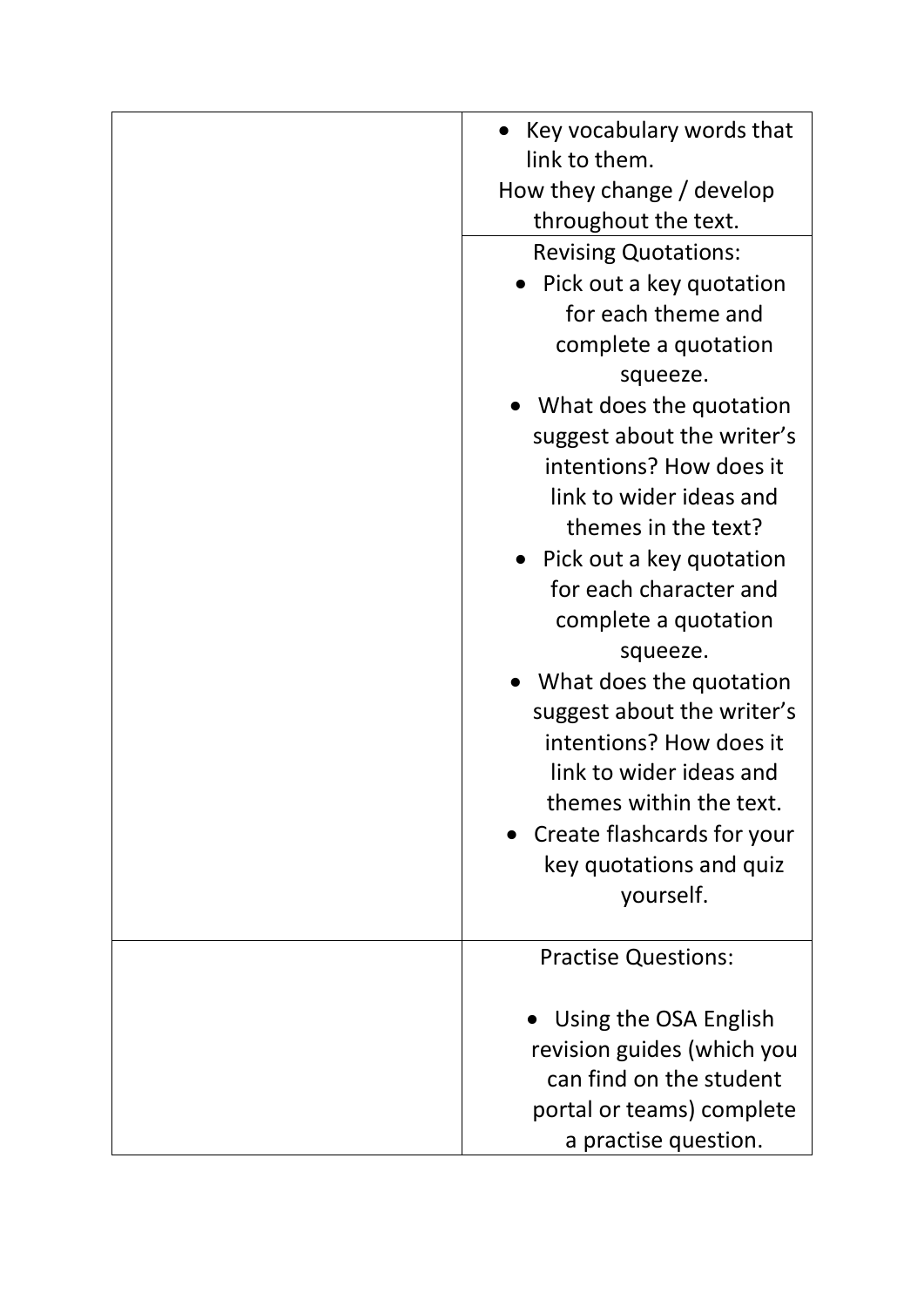| • Challenge: Can you plan a<br>series of different |
|----------------------------------------------------|
| questions?                                         |

| Romeo and Juliet             | Revise the plot of the play (the |
|------------------------------|----------------------------------|
|                              | story and main events)           |
| A) For this part of the      | Create a mind map<br>$\circ$     |
| question, you will have an   | /flashcards for each             |
| extract where you will       | act                              |
| analyse language, form       | ○ Re-watch Romeo and             |
| and structure (AO2). [20     | Juliet                           |
| marks]                       | $\circ$ Quiz yourself using      |
| B) For this part of the      | the plot summaries in            |
| question, you will explore a | your booklets                    |
| theme from the extract       | Revise the characters.           |
| across the whole text. [20]  | For each character, create a     |
| marks]                       | flash card /mind map/ list of:   |
|                              | The key things that happen       |
|                              | to them.                         |
|                              | The themes they                  |
|                              | represent.                       |
|                              | 5 Important quotations.          |
|                              | Key vocabulary words that        |
|                              | link to them.                    |
|                              | How they change / develop        |
|                              | throughout the text.             |
|                              | Revise the themes:               |
|                              | For each theme, create a flash   |
|                              | card /mind map/ list of:         |
|                              | The main events in the text      |
|                              | which demonstrate the            |
|                              | themes.                          |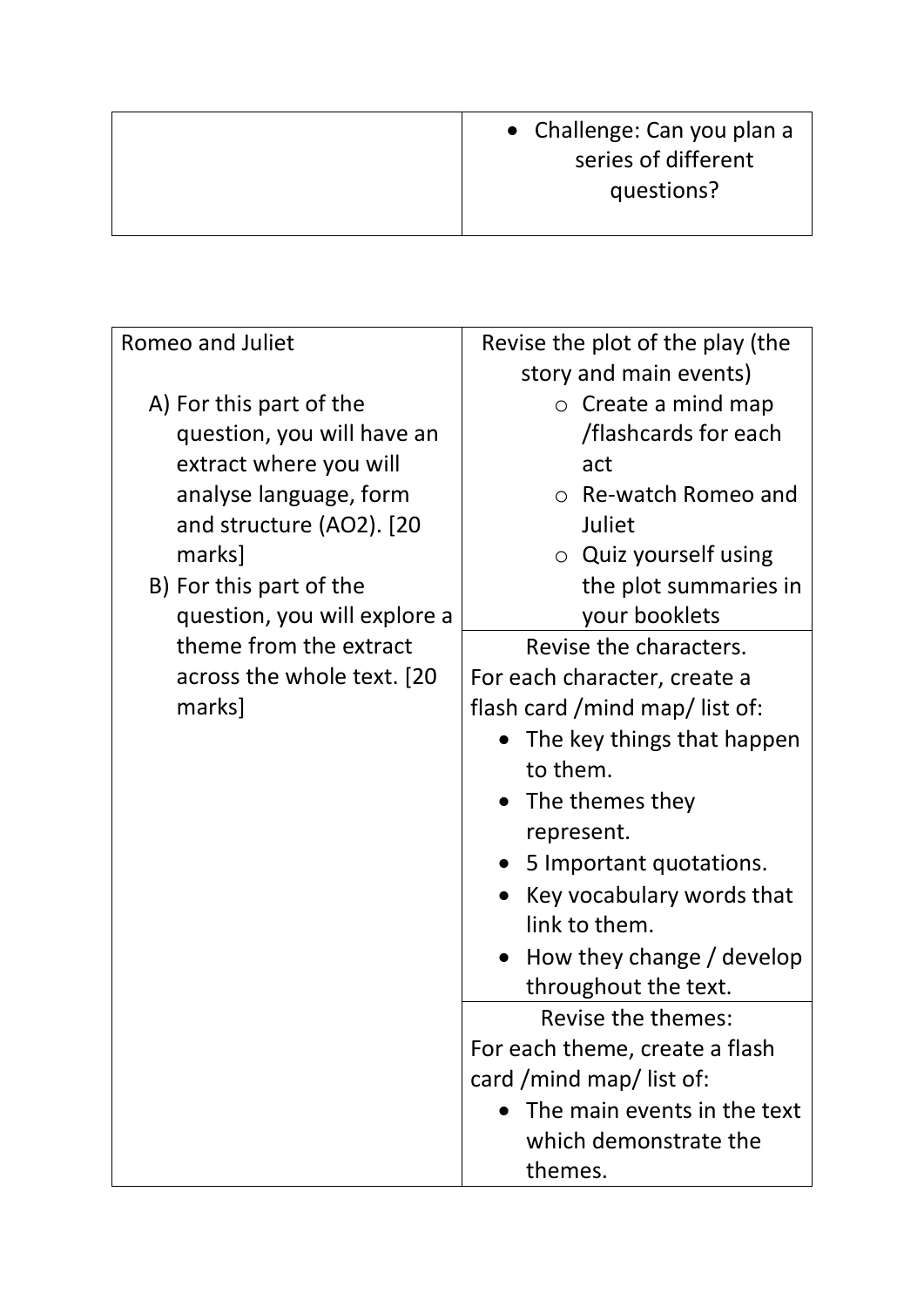| The characters who           |
|------------------------------|
| represent the themes.        |
| 5 Important quotations.      |
| Key vocabulary words that    |
| link to them.                |
| How they change / develop    |
| throughout the text.         |
| Revise context:              |
| Create a revision poster for |
| key contextual ideas about   |
| : gender; violence; fate;    |
| love and marriage            |
| Create a table linking each  |
| piece of contextual detail   |
| to at least one event        |
| and/or character in the      |
| play                         |
| <b>Revising Quotations:</b>  |
| Pick out a key quotation     |
| for each theme and           |
| complete a quotation         |
| squeeze.                     |
| What does the quotation      |
| suggest about the writer's   |
| intentions? How does it      |
| link to wider ideas and      |
| themes in the text?          |
| • Pick out a key quotation   |
| for each character and       |
| complete a quotation         |
| squeeze.                     |
| What does the quotation      |
| suggest about the writer's   |
| intentions? How does it      |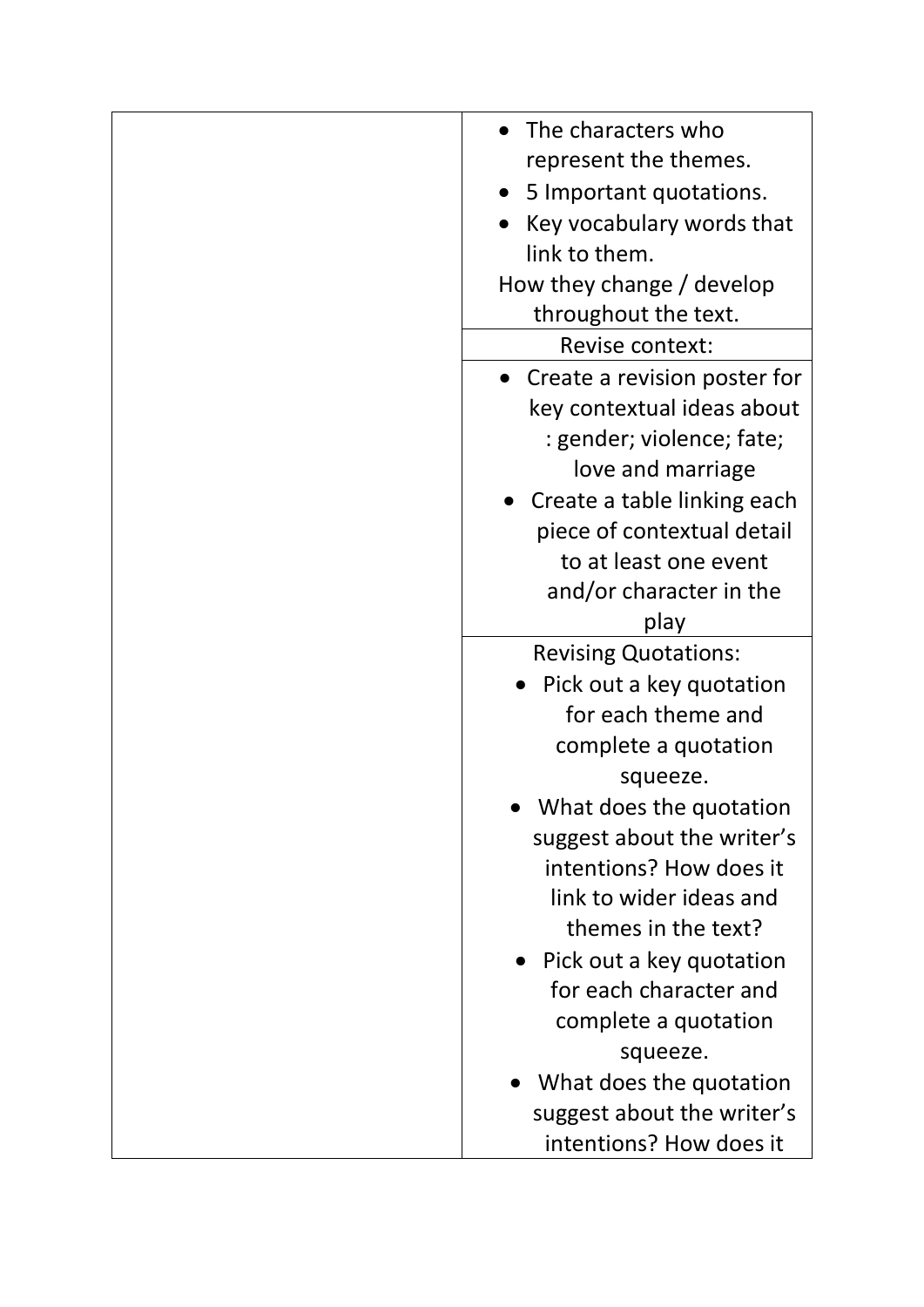| link to wider ideas and<br>themes within the text.<br>• Create flashcards for your<br>key quotations and quiz<br>yourself.                                                                              |
|---------------------------------------------------------------------------------------------------------------------------------------------------------------------------------------------------------|
| <b>Practise Questions:</b>                                                                                                                                                                              |
| Using the OSA English<br>revision guides (which you<br>can find on the student<br>portal or teams) complete<br>a practise question.<br>• Challenge: Can you plan a<br>series of different<br>questions? |
|                                                                                                                                                                                                         |

| Language Paper 2                    | <b>Reading Section:</b>               |
|-------------------------------------|---------------------------------------|
|                                     | • Use the English language            |
| Section A – Reading Section         | revision guide to RAG rate            |
| • Question 1- Reading (A01)         | your knowledge and skills             |
| From lines $-$ to $-$ identify      | for the paper. You can find           |
| • Question $2 -$ Reading (A01)      | the revision guide on                 |
| From lines $-$ to $-$ give two ways | teams or the student                  |
| • Question $3 -$ Reading            | portal.                               |
| (AO2)                               | Use the English language<br>$\bullet$ |
| Analyse how the writer uses         | revision guide to ensure              |
| language and structure to           | you are confident about               |
| interest and engage the reader.     | what each question is                 |
| $(15 \text{ marks})$                | asking you to do.                     |
|                                     | Complete the activities in            |
|                                     | the revision guide.                   |